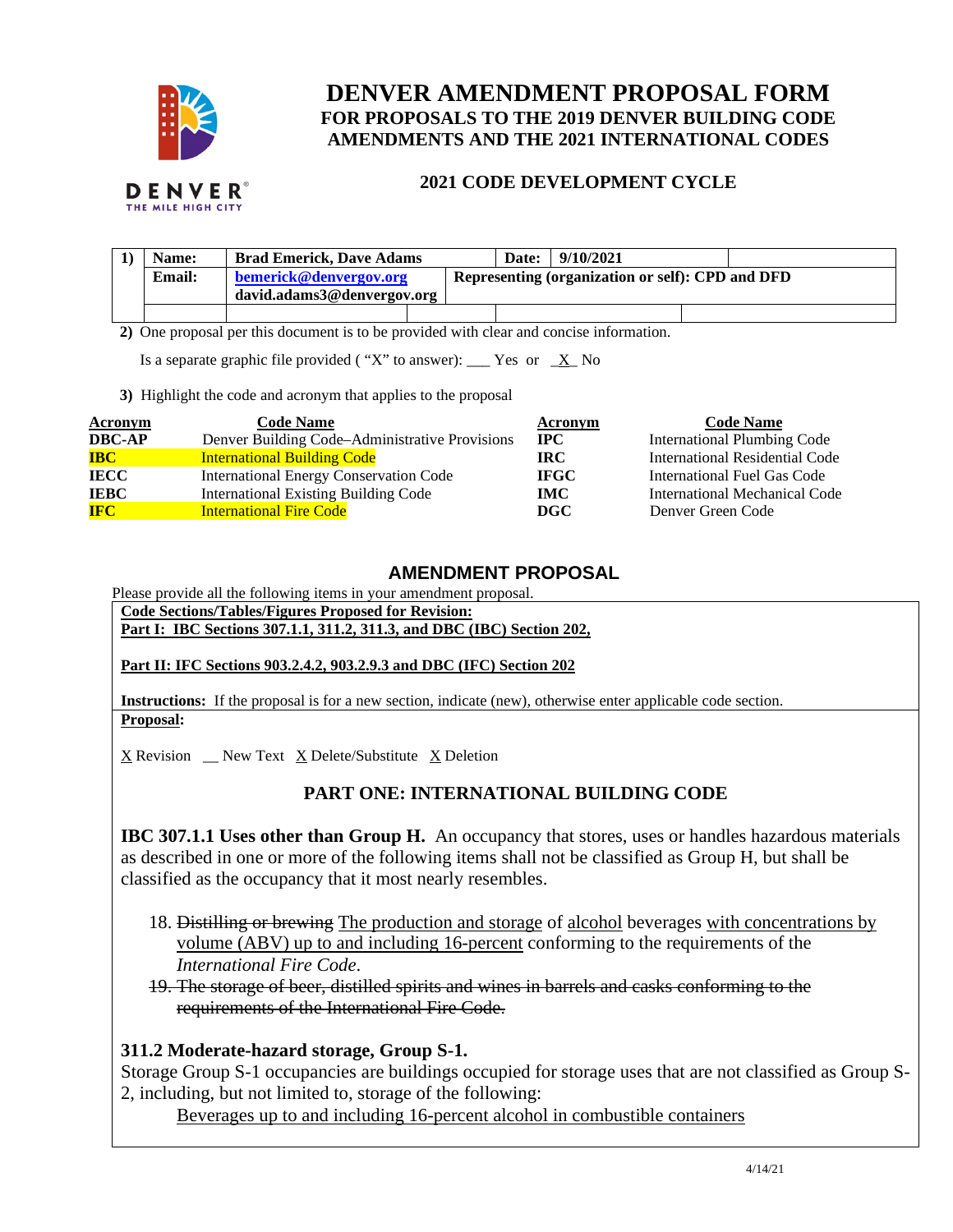### **311.3 Low-hazard storage, Group S-2.**

Storage Group S-2 occupancies include, among others, buildings used for the storage of noncombustible materials such as products on wood pallets or in paper cartons with or without single thickness divisions; or in paper wrappings. Such products are permitted to have a negligible amount of plastic trim, such as knobs, handles or film wrapping. Group S-2 storage uses shall include, but not be limited to, storage of the following:

Beverages up to and including 16-percent alcohol in noncombustible containers

### **PART TWO: INTERNATIONAL FIRE CODE**

**903.2.4.2 Group F-1 distilled spirits.** An automatic sprinkler system shall be provided throughout a Group F-1 fire area used for the manufacture of distilled spirits. **reserved**

**903.2.9.3 Group S-1 distilled spirits or wine.** An automatic sprinkler system shall be provided throughout a Group S-1 fire area used for the bulk storage of distilled spirits or wine. **reserved**

**4001.3 Recommended practices.** The Fire and Building code officials shall have the authority to utilize the recommended practices and data sheet listed in Table 4001.3 to render interpretations and develop policies and procedures in the application of the provisions of the Denver Building and Fire Code and referenced standards. Such interpretations, policies, and procedures shall be in compliance with the intent and objective of this chapter.

| NFPA <sub>77</sub>     | Recommended Practice on Static Electricity                                 |
|------------------------|----------------------------------------------------------------------------|
| <b>NFPA 497</b>        | Recommended Practice for the Classification of Flammable Liquids,          |
|                        | Gases, or Vapors and of Hazardous (Classified) Locations for Electrical    |
|                        | <b>Installations in Chemical Process Areas</b>                             |
| <b>NFPA 499</b>        | Recommended Practice for the Classification of Combustible Dusts and of    |
|                        | Hazardous Locations for Electrical Installations in Chemical Process Areas |
| FM Global Property     | Ignitable Liquid Storage in Portable Containers                            |
| <b>Loss Prevention</b> |                                                                            |
| Data Sheet 7-29        |                                                                            |
| The Distilled Spirits  | Recommended Fire Protection Practices for Distilled Spirits Beverage       |
| Council of the         | Facilities                                                                 |
| United States, Inc.    |                                                                            |

### **TABLE 4001.3 RECOMMENDED PRACTICES**

**4001.4 Construction Documents.** Construction documents shall be submitted for review and permit prior to the installation, construction, or modification of ABPFs or the operational and storage equipment therein.

**SECTION 4002 DEFINITIONS, ACRONYMS AND ABBREVIATIONS**  4002.1 Definitions. The following terms are defined in Chapter 2. BEVERAGE SPIRIT (TTB) DENVER BUILDING CODE DENVER BUILDING AND FIRE CODE DENVER FIRE CODE REMOTE AREA (c.f., NFPA 13)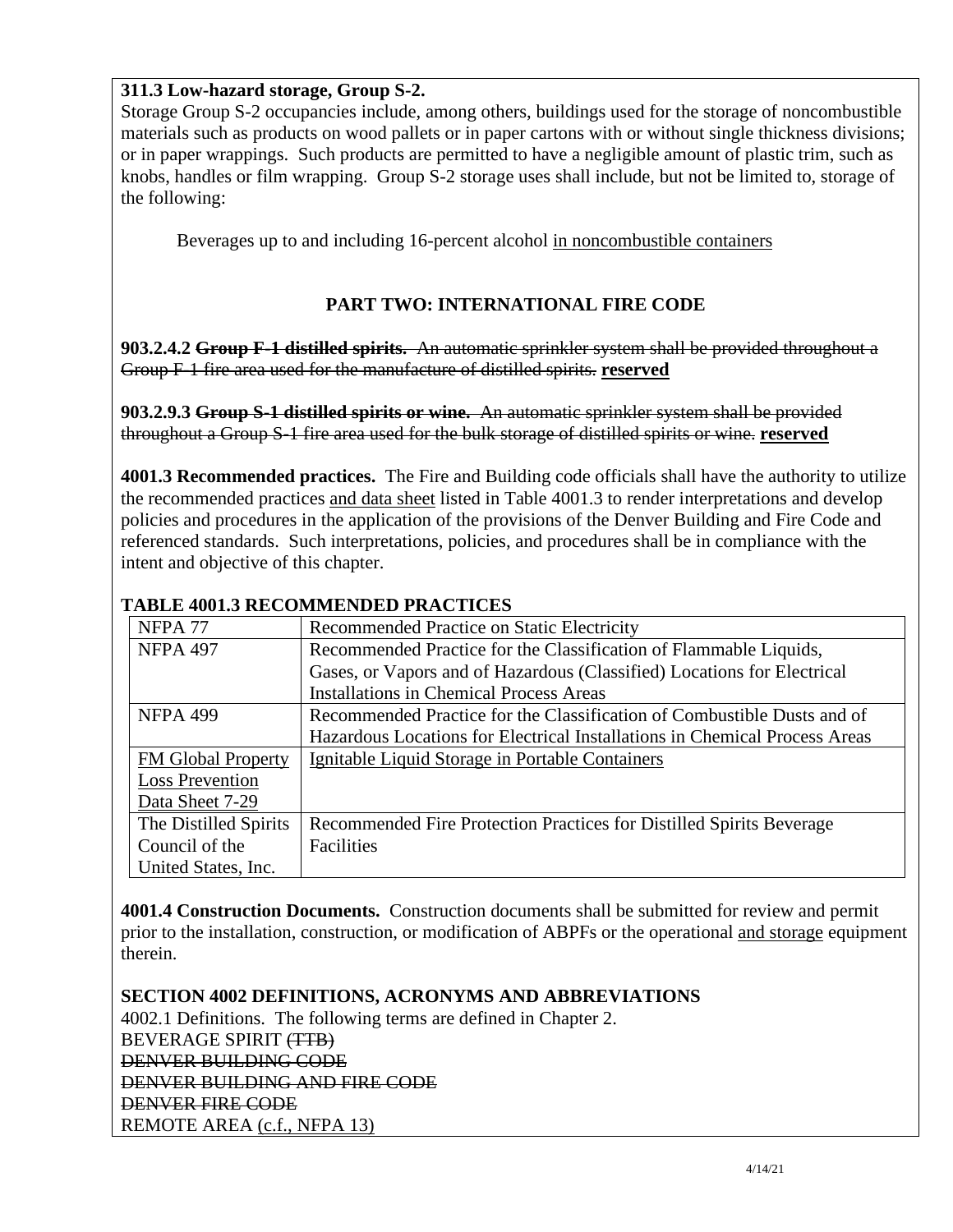**4002.2 Acronyms and abbreviations.** The following acronyms and abbreviations shall, for the purposes of this chapter, have the meanings identified below:

**ABPF** Alcohol Beverage Production Facility.

**ABV** Alcohol by Volume.

**ASME** American Society of Mechanical Engineers.

**ASTM** American Society for Testing and Materials.

**DFD** Denver Fire Department

**HMIS** HazMat Inventory Statement.

**HMMP** HazMat Management Plan.

**HMPA** HazMat Permit Application.

**HMR** HazMat Report.

**LEL** Lower Explosive Limit.

**LFL** Lower Flammable Limit.

**MAQ** Maximum allowable quantity per control area in accordance with Section 5003.1.1 of the *International Fire Code*.

**MEC** Minimum Explosive Concentration.

**MSDS** Material Safety Data Sheet

**NEC** National Electrical Code

**TTB** Alcohol and Tobacco Tax and Trade Bureau

**4003.2 Occupancy classification.** The occupancy classification of use areas and storage areas including grain-handling and bottling/packaging systems and processes shall be elassified in accordance with Sections 4003.2.1 through 4003.2.3. Quantities of ethanol mixtures exceeding the MAQs but packaged in individual, closed and unpressurized containers not exceeding 1.3 gallons (5 L) in volume shall not be counted towards the MAQs.

**4003.2.1.1 Combustible dust producing operations.** ABPFs or portions thereof containing equipment, systems and processes where grains are stored, transferred or milled in such a manner that the confinement conditions and dust concentrations create a fire or explosion hazard shall be in accordance with Chapter 22 and Chapter 50. The fire and building code officials are authorized to require technical assistance in accordance with Section 104 to establish whether the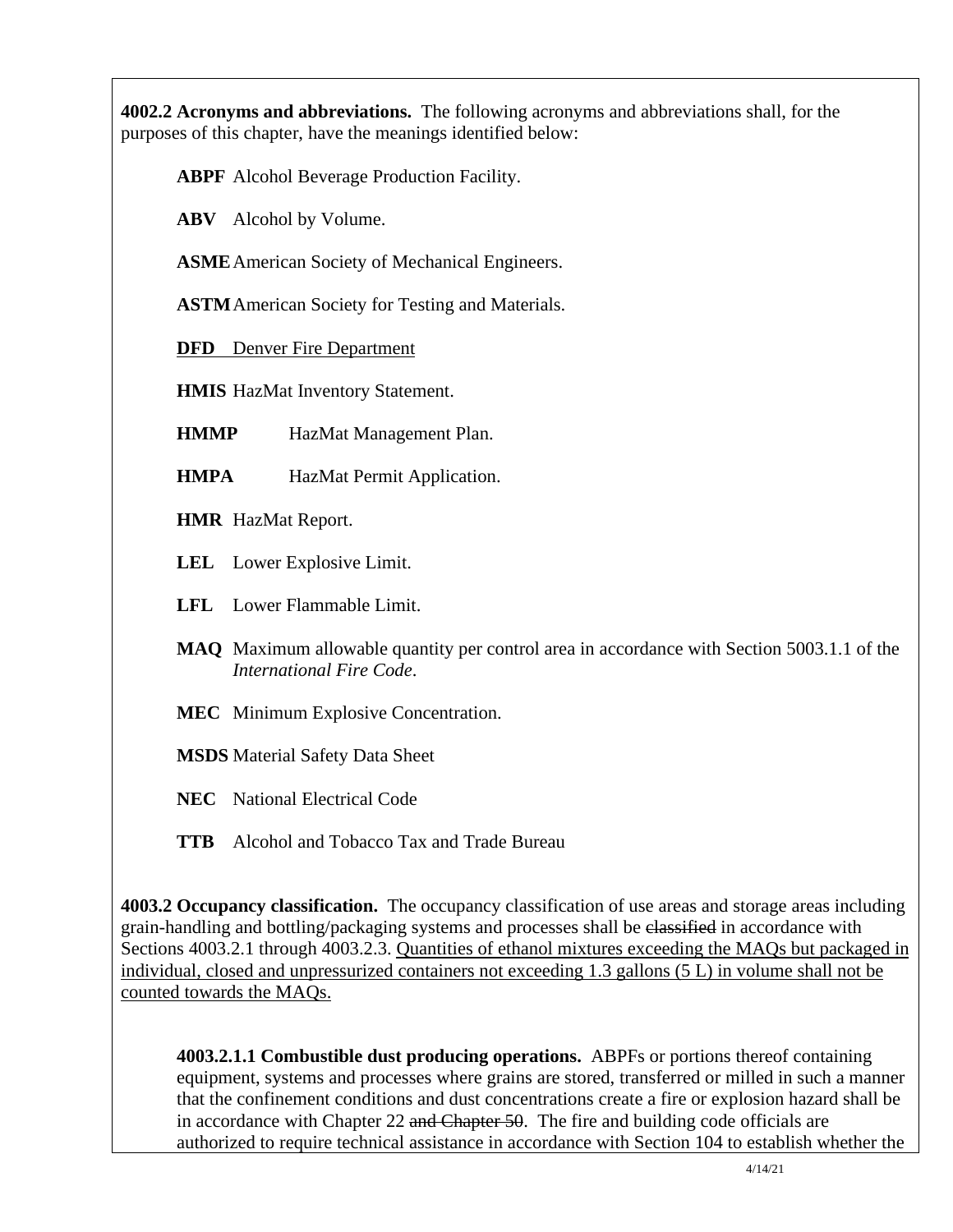building or portion thereof is required to be assigned an H-2 occupancy classification and to determine explosion and deflagration hazard reduction criteria.

**Exception:** Quantities of ethanol mixtures beverages exceeding the MAQs but packaged in individual containers not exceeding 1.3 gallons (5 L) in volume shall not cause the ABPF or portion thereof to be assigned an H-3 occupancy classification.

**4003.3.1 Hazardous materials report (HMR).** An HMR in an approved format is required for all facilities using or storing HazMat. It shall contain at a minimum, critical personnel contact information, pertinent building construction and occupancy information, and an HMIS in accordance with Section 5001.5.2, Appendix H102 and DFD policy.

**4003.3.2 Hazardous materials management plan (HMMP).** An HMMP in accordance with Section 5001.5.1, and Appendix H101 and DFD policy shall be provided in an approved format.

**4003.3.5 Storage plan.** Aisle and storage plans shall be submitted in accordance with Chapters 32 and Chapter 50.

**4003.3.6 Material safety data sheets.** MSDS shall be readily available on the premises for HazMat therein and made available to DFD inspectors upon request.

**4003.6.1.1 System requirements.** Exhaust ventilation systems shall comply with all of the following:

- 1. Installation shall be in accordance with the International Mechanical Code.
- 2. Mechanical ventilation over the storage area or use area shall be at a rate of not less than 1 cubic foot per minute per square foot (cfm/ft2; 0.00508 cms/m2) of floor area.

**Exception:** Areas where Class 1 Liquids are stored in casks are permitted to be provided with an engineered ventilation system in accordance with Chapter 4 of the International Mechanical Code. The air flow rate shall not be less than the greater of:

- (1) that required to maintain the flammable vapor concentration in the storage area at or below 25 percent of the LFL, or
- (2) 0.06 cubic feet per minute per square foot (cfm/ft2; 0.000305 cms/m2).
- 3. Systems shall operate continuously unless alternative designs are approved.

**Exception:** An approved engineered design alternative.

- 4. A manual shutoff control shall be provided outside of the room in a position adjacent to the access door to the room, or in an approved location. The switch shall be a break-glass or other approved type and shall be labeled, "VENTILATION SYSTEM EMERGENCY SHUTOFF."
- 5. Exhaust ventilation shall be designed to consider the density of the material released. For ethanol vapor, inlet air shall be introduced, and exhaust shall be taken, from a point within 12 inches (305 mm) of the floor. For dust, inlet air shall be introduced at a point within 12 inches (305 mm) of the floor and exhaust shall be taken as close to the dust generation source as possible.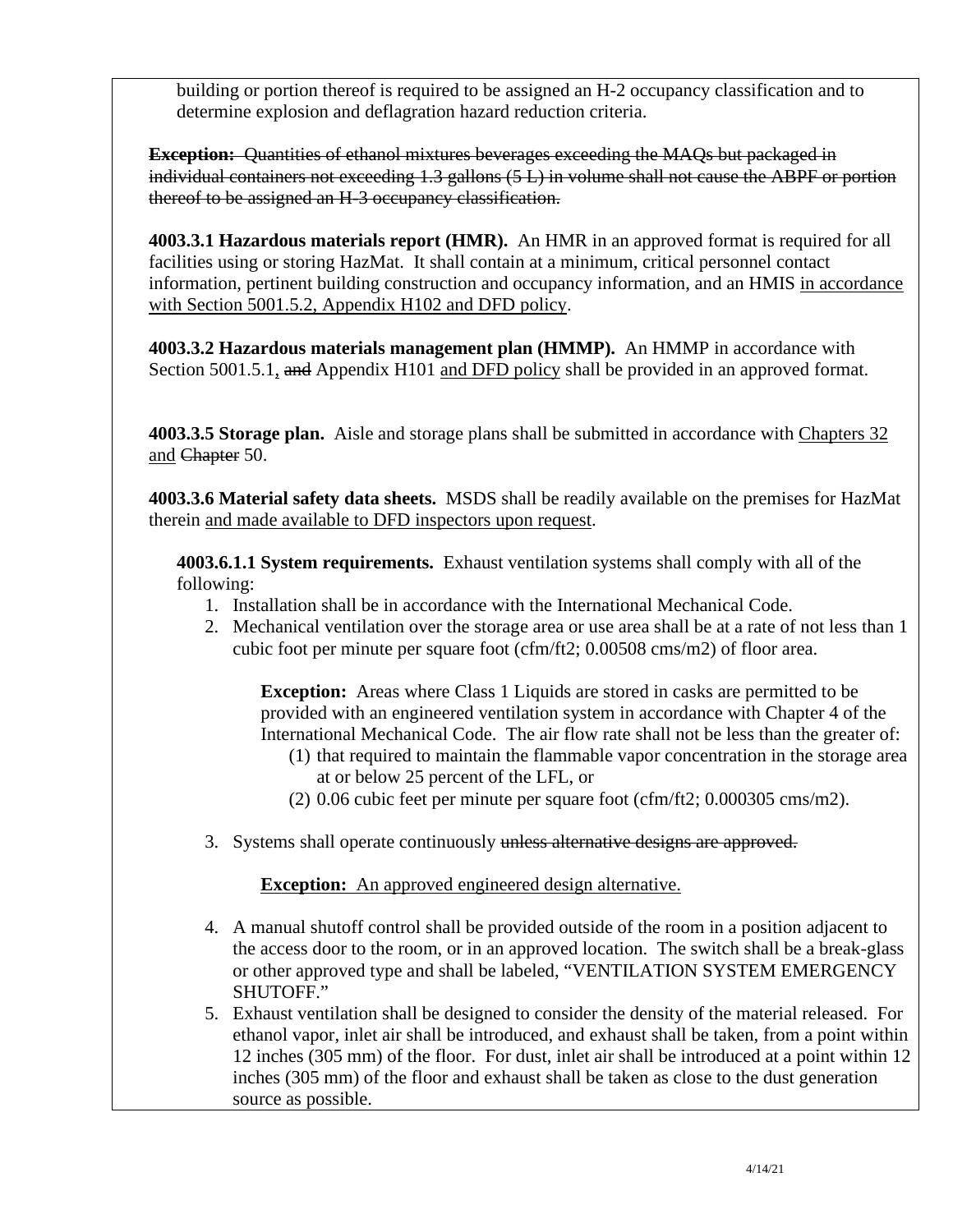- 6. The location and configuration of both the inlet and exhaust air openings shall be designed to provide air movement across all portions of the floor or room to prevent the accumulation of flammable vapors and suspended dust.
- 7. Exhaust air shall not be recirculated to occupied areas.

**4003.6.2.1 Indoor.** Spill control and secondary containment shall be provided for H-2 and H-3 occupancies in ABPFs where:

- 1. The capacity of any single normally closed vessel or system with holding Class 1 Liquids exceeds 55 gallons (208 L);
- 2. The aggregate capacity of multiple normally closed vessels or systems with holding Class 1 Liquids exceeds 1,000 gallons (3,785 L); or
- 3. Class 1 Liquids are dispensed into or from a normally open vessel or system exceeding a 5.3-gallon (20 L) capacity.

**4003.6.3.1.1 Flammable liquids.** Sprinkler discharge criteria for in areas of ABPFs or portions thereof, with bulk storage of Class 1 Liquid Liquids in combustible containers including casks, use areas and storage areas in ABPFs or portions thereof classified as H-2 or H-3, shall be in accordance with NFPA 30 but shall not be less than that required in accordance with NFPA 13 for Extra Hazard 2 occupancies.

**Exception:** Sprinkler discharge criteria established by an approved engineered design.

Sprinkler discharge criteria for all other Class 1 Liquid use and storage areas in ABPFs or portions thereof classified as H-2 or H-3 occupancies, shall be in accordance with NFPA 30 but shall not be less than that required by NFPA 13 for Ordinary Hazard Group 2 with over a minimum design area of 3,000 square feet (279 m2).

**Exception:** H-2 and H-3 occupancies with storage of Class 1 Liquids in casks shall be protected by a sprinkler system designed for Extra Hazard 2 in accordance with NFPA 13, or by an approved engineered design.

**4003.6.3.3.1 Initiation.** Manual fire alarm boxes shall be installed in accordance with Section 907.4.2 outside of each interior exit or exit access door in the fire barrier walls separating the H-2 or H-3 occupancies, and in the exterior walls surrounding the H-2 or H-3 occupancies.

**Exception:** On exterior walls of H-2 or H-3 occupancies, fire alarm boxes are permitted to be installed inside of and adjacent to each interior exit, exit access, or exit discharge door in the exterior wall.

Manual fire alarm boxes shall be installed at not more than 150-foot (45,720 mm) intervals along corridors, interior exit stairways or ramps, or exit passageways where Class 1 Liquids are transported.

**4003.6.4.2.1 Conveyance equipment.** All conveyance equipment including that used for grain or Class 1 Liquid transfer shall be electrically connected by bond wires, ground cables, piping or similar means to a static grounding system. Conveyor belts shall be electrically conductive and equipped with static eliminators.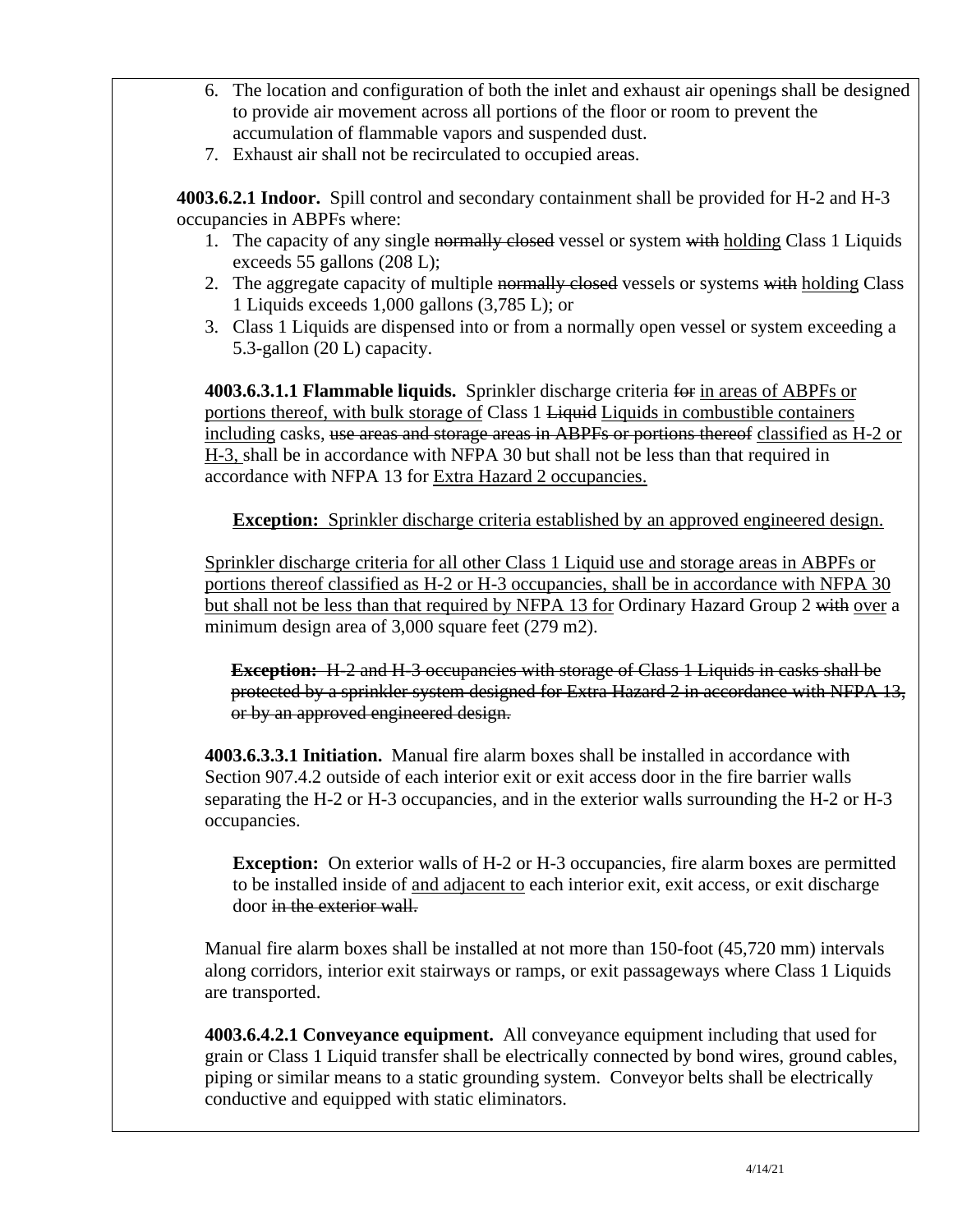Nozzles and vessels used for the transfer of Class 1 Liquids shall be electrically interconnected by:

- 1. Metallic floor plates on which vessels stand while filling, when such floor plates are electrically connected to the fill stem and grounded; or
- 2. Where the fill stem is bonded to the container during filling by means of a bond wire.

# **Exceptions:**

- 1. Vats or casks without internal metal or plastic components that could hold a potential difference.
- 2. Equipment used in post bottling operations such as packaging and box storage shall be grounded in accordance with standards applicable to that equipment and industry practice.

**4003.6.4.3 Lightning protection.** Lightning protection in accordance with NFPA 780 shall be provided on ABPFs with an H-2 occupancy; on miscellaneous structures with a combustible dust production hazard due to the storage, handling, or processing of grains; and on ABPFs with an H-2 occupancy and a still having a 750 gallon (2839L) or larger capacity or aggregate bulk storage of Class I Flammable Liquids of 7,800 gallons (29,526L) or greater.

**4003.6.8.3 Location.** Placards shall be located in accordance with NFPA 704 and shall be provided on the outside of each interior exit or exit access door in the fire barrier walls separating the H-2 or H-3 occupancies. Placards shall also be located on access or exit discharge doors and in the exterior walls surrounding the H-2 or H-3 occupancies.

**4003.6.9.2 Open flames.** Open flames including barrel charring operations, and devices operating at temperatures above 680 °F (360 °C) are prohibited throughout fire areas containing Class 1 Liquid storage areas, Class 1 Liquid use areas, and combustible dust production areas.

# **Exceptions:**

- 1. Areas permitted as designated as smoking.
- 2. Areas where hot work permits have been issued in accordance with this Section 105. 3.
- 3. Listed and labeled gas fired or electric unit heaters installed in accordance with the *International Mechanical Code*, *International Fuel Gas Code*, and NFPA 70 (NEC). Such equipment shall be located more than eight feet (2438 mm) from any edge of equipment where Class 1 Liquid vapor/air mixtures could exist under normal operations and more than three feet (914 mm) above the floor or grade level within 25 feet (7620 mm) horizontally from any equipment with Class 1 Liquids.
- 4. Other areas approved by the fire code official.

**4004.2.1.1.9 Empty containers and tanks.** Empty containers and tanks previously used for the storage of hazardous materials shall be free from residual material and vapor as defined by DOTn, the Resource Conservation and Recovery Act (RCRA) or other regulating authority or maintained as specified for the storage of hazardous material.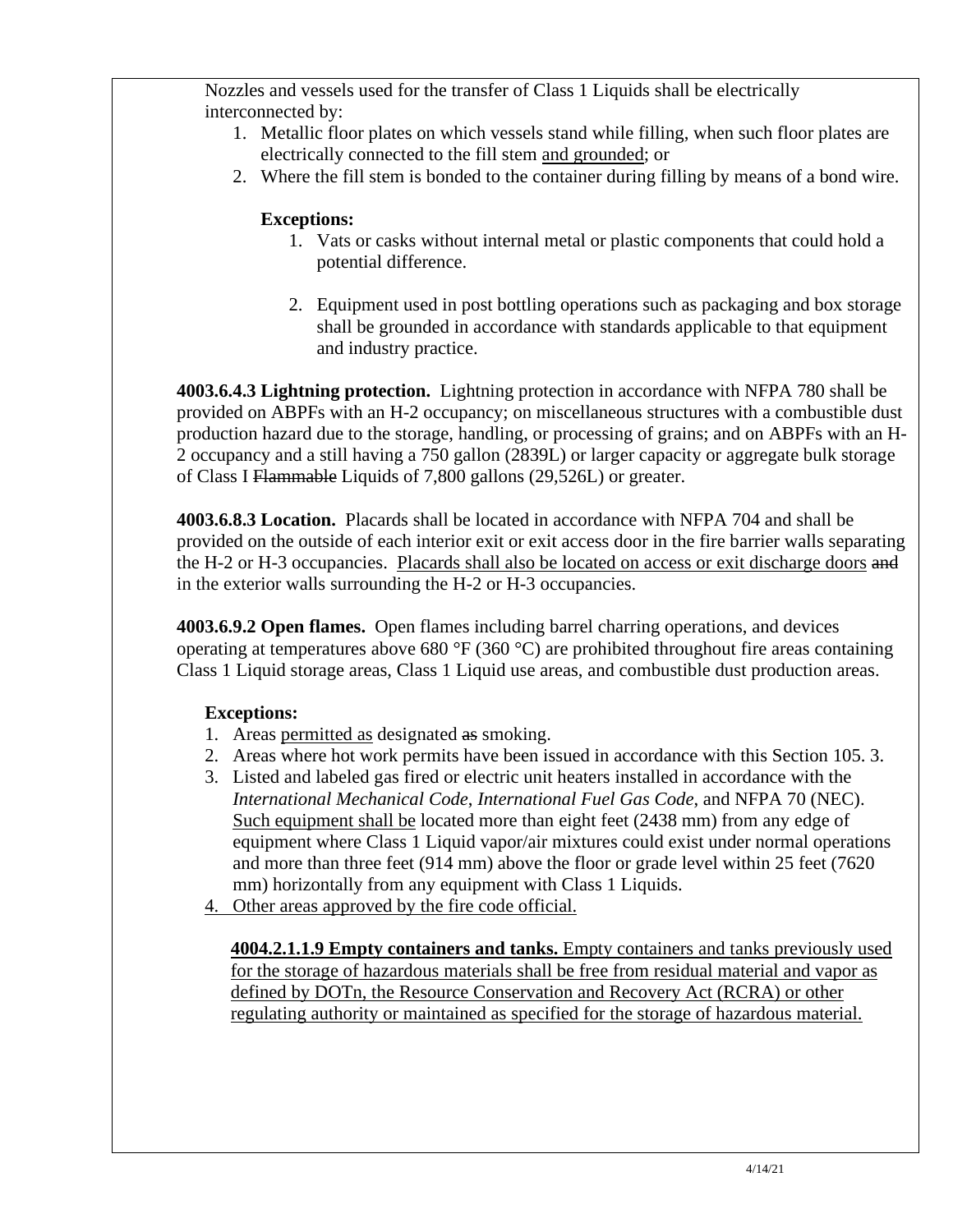### **5001 GENERAL**

### **Section 5001.1 Scope is amended by replacing Exception 10 and 15, deleting Exception 16, and adding Exceptions 18 and 19 as follows:**

- 10. The manufacture, storage, dispensing, and use of alcoholic beverages with 16 percent or less alcohol by volume and the remaining constituents having no hazardous properties regulated by the Denver Building and Fire Code remainder of the beverage not being flammable shall not be limited.
- 11. To remain.

15. Storage and use of flammable or combustible liquids that do not have a fire point when tested in accordance with ASTM D92, not otherwise regulated by this code. The manufacture, storage, dispensing, and handling of alcoholic beverages with greater than 16 percent alcohol by volume shall be in accordance with Chapter 40.

16. Flammable or combustible liquids with a flash point greater than 95°F (35°C) in a watermiscible solution or dispersion with a water and inert (noncombustible) solids content of more than 80 percent by weight, which do not sustain combustion, not otherwise regulated by this code. **Reserved.**

- 18. The manufacture, storage, dispensing, and use of alcoholic beverages not meeting the criteria of Exception 10, shall be in accordance with Chapter 40
- 19. Battery powered industrial trucks regulated by Section 309.

### **Section 5701.2 Nonapplicability is amended by replacing Item 10 and adding Item 14 as follows:**

- 10. The manufacture, storage, dispensing, and use handling of alcoholic beverages with 16 percent or less alcohol by volume and the remaining constituents having no hazardous properties regulated by the Denver Building and Fire Code remainder of the beverage not being flammable.
- 14. The manufacture, storage, dispensing, and handling of alcohol beverages with greater than 16 percent alcohol by volume shall be in accordance with Chapter 40.

### **Section 5704.3.3 Indoor storage is amended by deleting Exception 2**

**5704.3.3 Indoor storage.** Storage of *flammable* and *combustible liquids* inside buildings in containers and portable tanks shall be in accordance with Sections 5704.3.3.1 through 5704.3.3.10. **Exceptions:** 

1. Liquids in the fuel tanks of motor vehicles, aircraft, boats or portable or stationary engines.

2. The storage of distilled spirits and wines in wooden barrels or casks.

#### **Supporting Information (Required):**

The DBC/IFC Chapter 40 (previously Chapter 38) was originally adopted into the 2016 Denver amendments to the 2015 IFC and predates all similar regulations newly added to the I-Codes. The brand new chapter and modified sections in the I-Codes are inconsistent and in conflict with existing code (and standard) provisions, language and intent – and are still in a state of flux at the national level. The Denver regulations were developed with distillery architects, engineer and owners, and are more comprehensive, better researched and more up to date to be compatible with all the other code sections in the IBC and IFC and applicable standards.